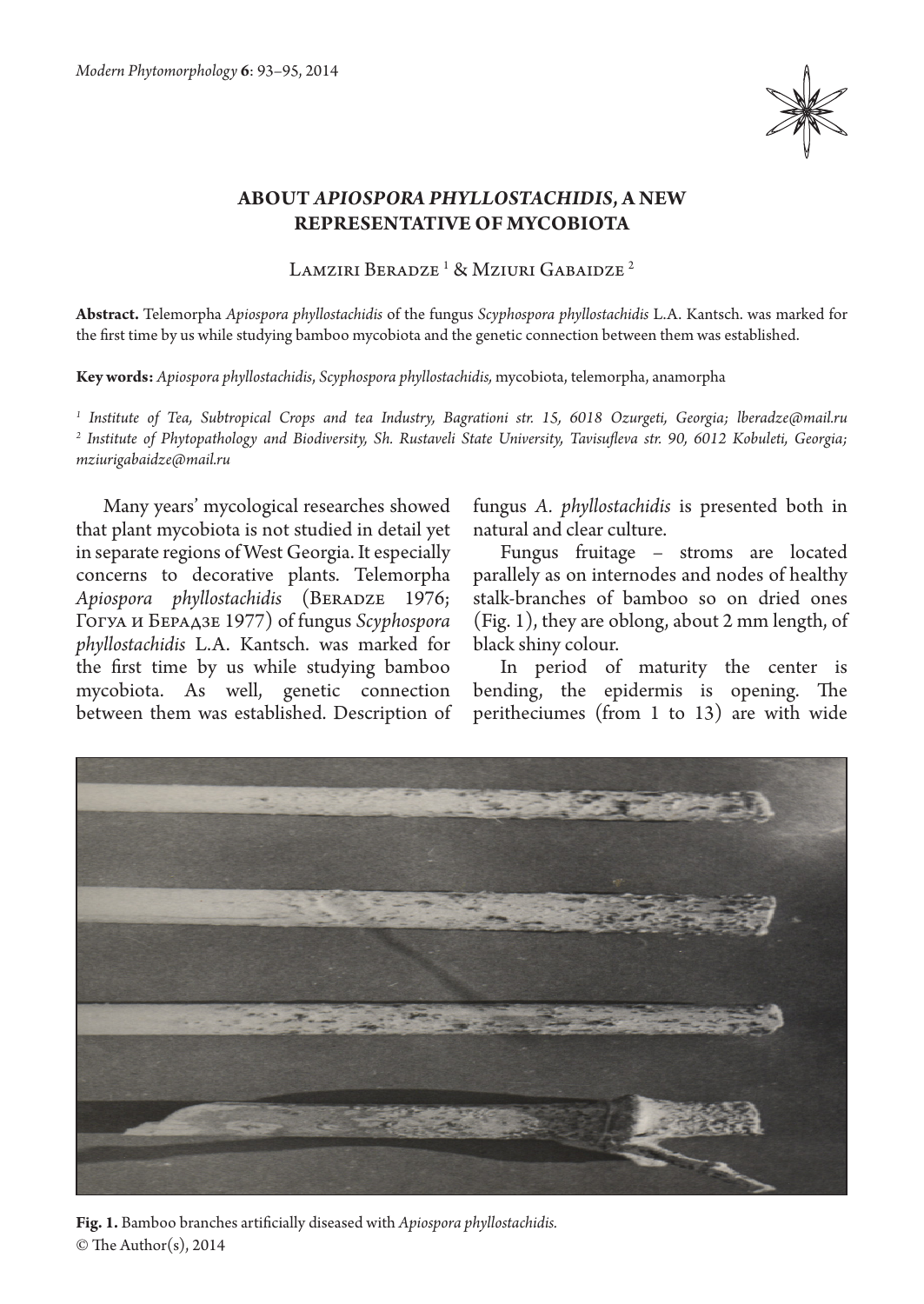



**Fig. 2.** Stroms of *Apiospora phyllostachidis* with peritheciums.



**Fig. 3.** Asci of *Apiospora phyllostachidis* with ascospores.



**Fig. 4.** *Scyphospora phyllostachidis* (anamorphic stage of fungus *Apiospora phyllostachidis*).

**Fig. 5.** Node forms of *Apiospora phyllostachidis.*